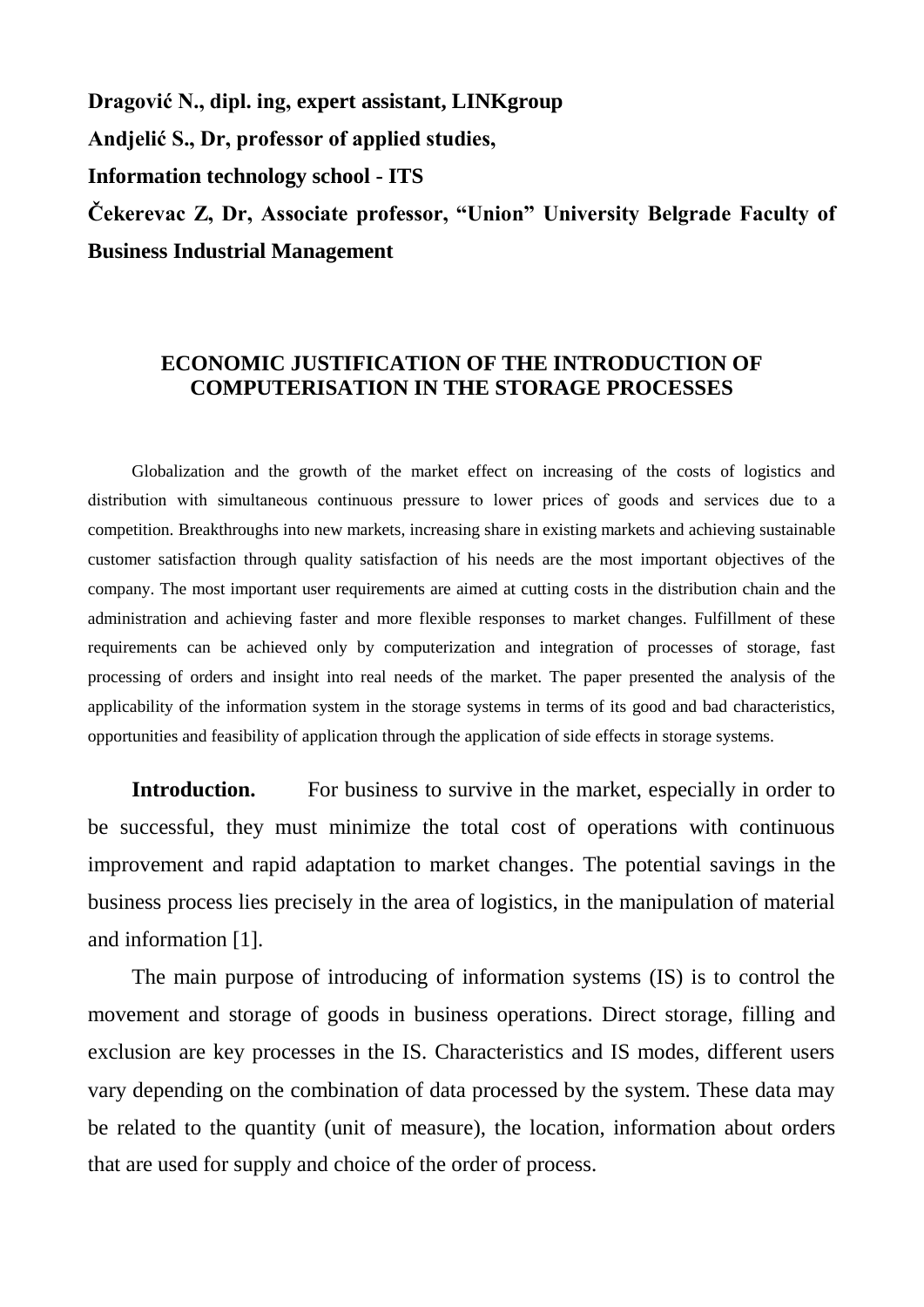**Information systems of storage processes.** Information systems for storage should be composed of [2]: systems that support only the basic processes in the warehouse, systems with extended range of functions that cover multiple storage processes and systems that support all warehouse processes and linking to partners.

The hardware basis of IS has a role to facilitate the functioning of this systems and its seamless integration within one or more storage. On the market there is a wide selection of parts hardware IS with different prices depending on the quality of workmanship and working conditions provided. When it comes to organization and connection of these components in practice there are different solutions, but the principle is the same everywhere and is presented in Figure 1.

The technologies that enable automation of distribution and storage processes with IS are mobile RF terminals (for workers and forklifts), RFID (Radio Frequency Identification) tags for automatic product software for the terminals, LAN (Local Area Network) and WLAN (Wireless Local Area Network) network infrastructure with access stations, bar code printers and software for the development and deployment of encrypted data (for example NiceLabel).



Figure 1 – Display of hardware components that support the IS system

A wireless radio network allows data exchange in the warehouse between fixed elements of IS and workers who are in constant movement and change of work. It is based on a docking station (Access Point or Base Station), which act as antennas for the submission of data and RF terminals that act as receivers and vice versa. In Figure 1 (left) it shows the places of use of IS hardware components in a storage systems, while those components are separated in Figure 1 (right).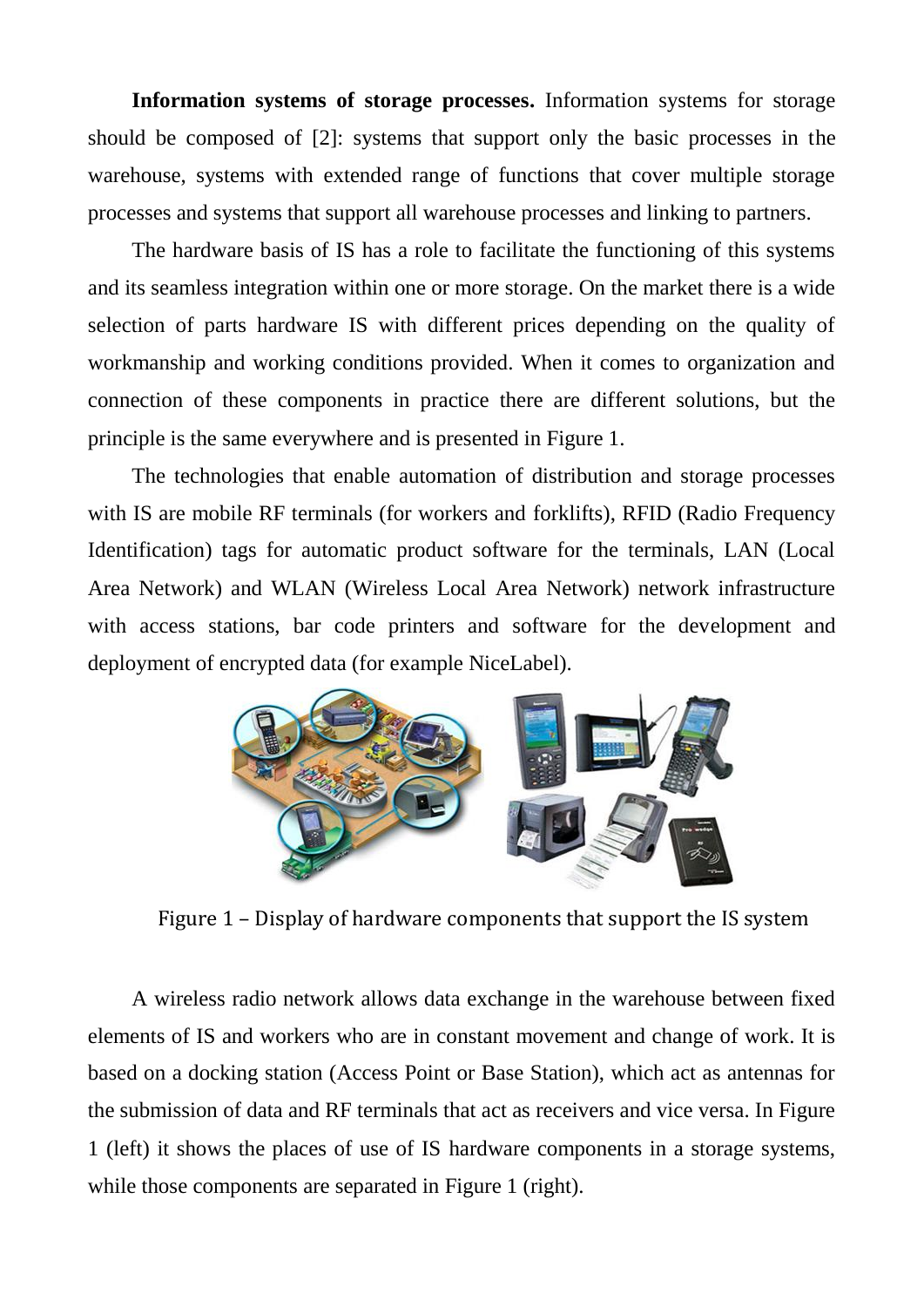Figure 2 shows a preliminary design of IS at the network level and structure of users who access the network in different ways. The core of the network makes the IS server, representing the central computer (the heart of the system) which collect, process and transmit information to other peripheral users and it is directly connected to the server of ERP systems, and communication between them is done by the appropriate protocol.



Figure 2- IS network architecture for storage

Figure 2 shows that the IS network architecture should include mostly LAN network, but WAN network is used to communicate with the ERP.

Mobile RF terminals greatly facilitate the work of stockmen who are often circulating by the warehouse. The role of this technology lies in gathering data from users and forwarding this data to IS (online) and visibility of results presents at the RF terminal screen. Each RF terminal has a radio receiver/transmitter and antenna through which it establishes a connection to the IS network. When selecting the RF terminal is necessary to respect the fact that these are devices that suffer the most in the work of the IS. The reason for this is that they always used in difficult conditions (temperature, humidity, dust), and often subjected to physical loads (falls, shocks, etc.). It is therefore very important to purchase high-quality solutions, which must not be too expensive (it is good to analyze the payback period).

The basic operating principle of this technology is shown in Figure 3. Control Center does the transaction data with all mobile devices that are used in the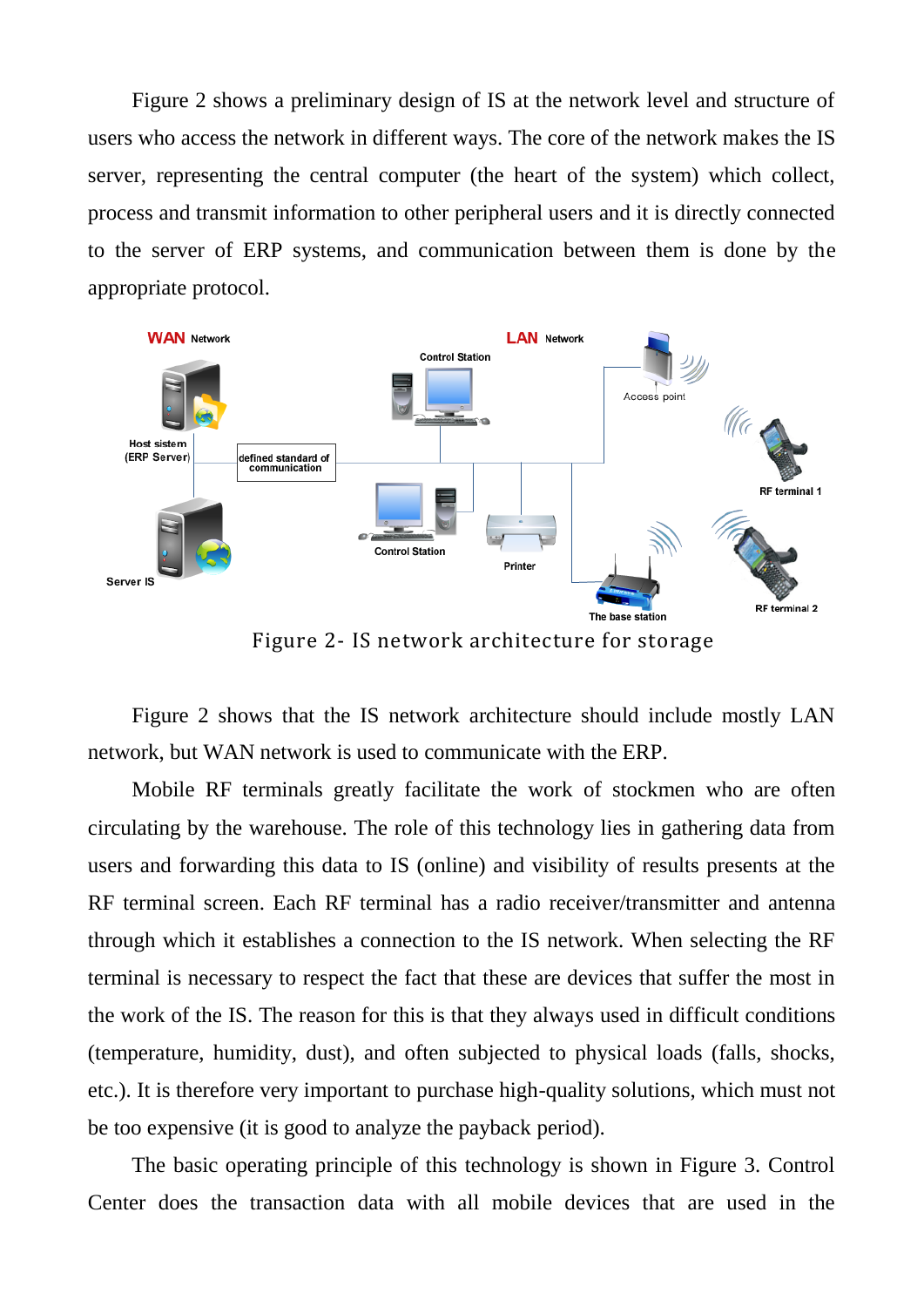warehouse through the base station. Upon receipt of message by the computer, over a network, the base station finds the requested device and sends him a message. Message arrives via terminal wireless network protocol. A wireless network allows sending messages in the opposite direction where the same process takes place only in reverse order.



Figure 3 – The working principle of RF terminals

It is anticipated that all data sent by the RF terminal are automatically saved in the computer control center. The computer temporarily stores the data until the process is complete, and then sends the data to the IS server, where the data are permanently stored.

**The process of implementation of IS in storages.** The implementation of a WMS is often complex. Project planning is critical to the success of any WMS implementation. The project requires warehouse resources to collect data on the physical warehouse, materials, inventory as well as defining the strategies required to operate the warehouse [3].

The basic obstacle to the introduction of IS in the storage system are the large investment costs which entail significant operational costs. In order to be able to predict recovery period, it is necessary first to analyze the external and internal costs included in the total cost. Then you should analyze the cost savings which would be achieved in the first year of operation, and then to predict the expected savings for a period of years. It is necessary to define the model of the present analysis (net present value) and the required rate of return. This analysis performs management of the company in order to determine whether the costs of introducing IS are greater than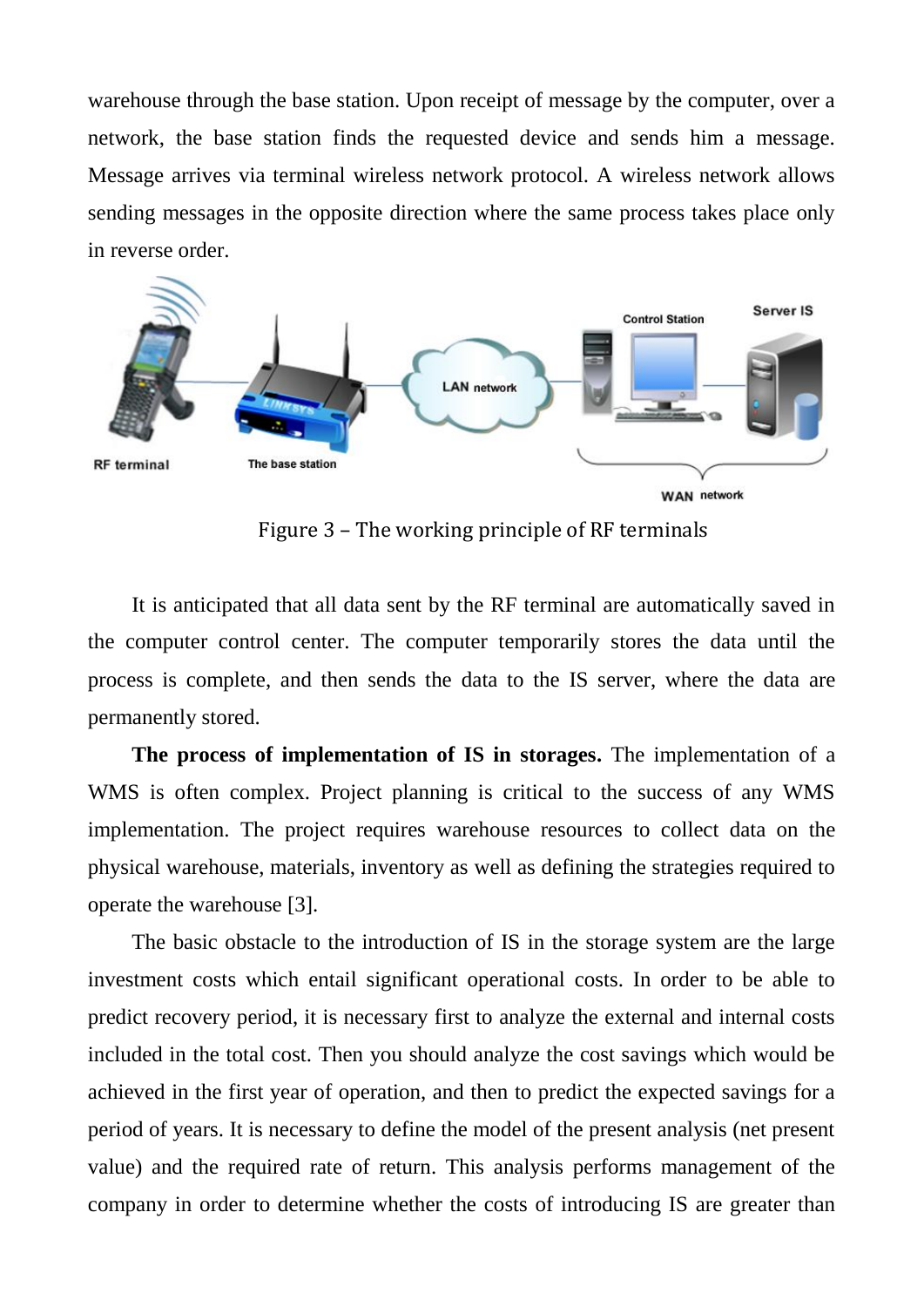the potential benefits. There are numerous methods for conducting this analysis as, for example, analysis of profitability or net present value calculation.

According to reports by vendors and experts who participated in the study of return of funds, it leads to information that we can save up to 40% due to the optimal utilization of manpower, a savings of up to 30% of the costs associated with goods [2]. Of course, these savings may vary depending on the type of storage and the type of IS in the market which has very much.

Table 1 shows the price of WMS (Warehouse Management System) software, which supports only basic modules, in order to better overview current market conditions. These prices are only part of the costs that companies have for the introduction of IS. The total costs of companies are more than double the price of these manufacturers because of the cost of implementation, training, modifications, etc. Therefore it is important that companies analyze their options before considering the need for the introduction of IS.

Table 1

| Software manufacturer        | <b>Name of Software</b> | <b>Price</b>                     |
|------------------------------|-------------------------|----------------------------------|
| PSC Inc $[4]$                | <b>IntelliTrackWMS</b>  | 20.000\$                         |
| CIM Vision International [5] | Warehouse               | from 27.000\$ to 126.350\$       |
| MontegoSystems Inc. [6]      | WinWhereWMS             | from $40.000$ \$ to $100.000$ \$ |
| Manhattan Associates [7]     | <b>PkMS</b>             | from 150.000\$ to 300.000\$      |

WMS software with the basic modules

The need for computerization of storage occurs in the following situations: under-utilized storage space, vast classified goods, constant growth in demand for warehouse space, failure to monitor and control entry and exit of goods, slow the flow of goods through the warehouse, insufficient use of labor, a strong possibility of human error, incomplete information, the need for analysis and plans, tardiness of orders, wrong delivery, downloading poor quality goods, problems with the complaints, borrowing goods with data, aging goods in storage – shelf life, forgotten,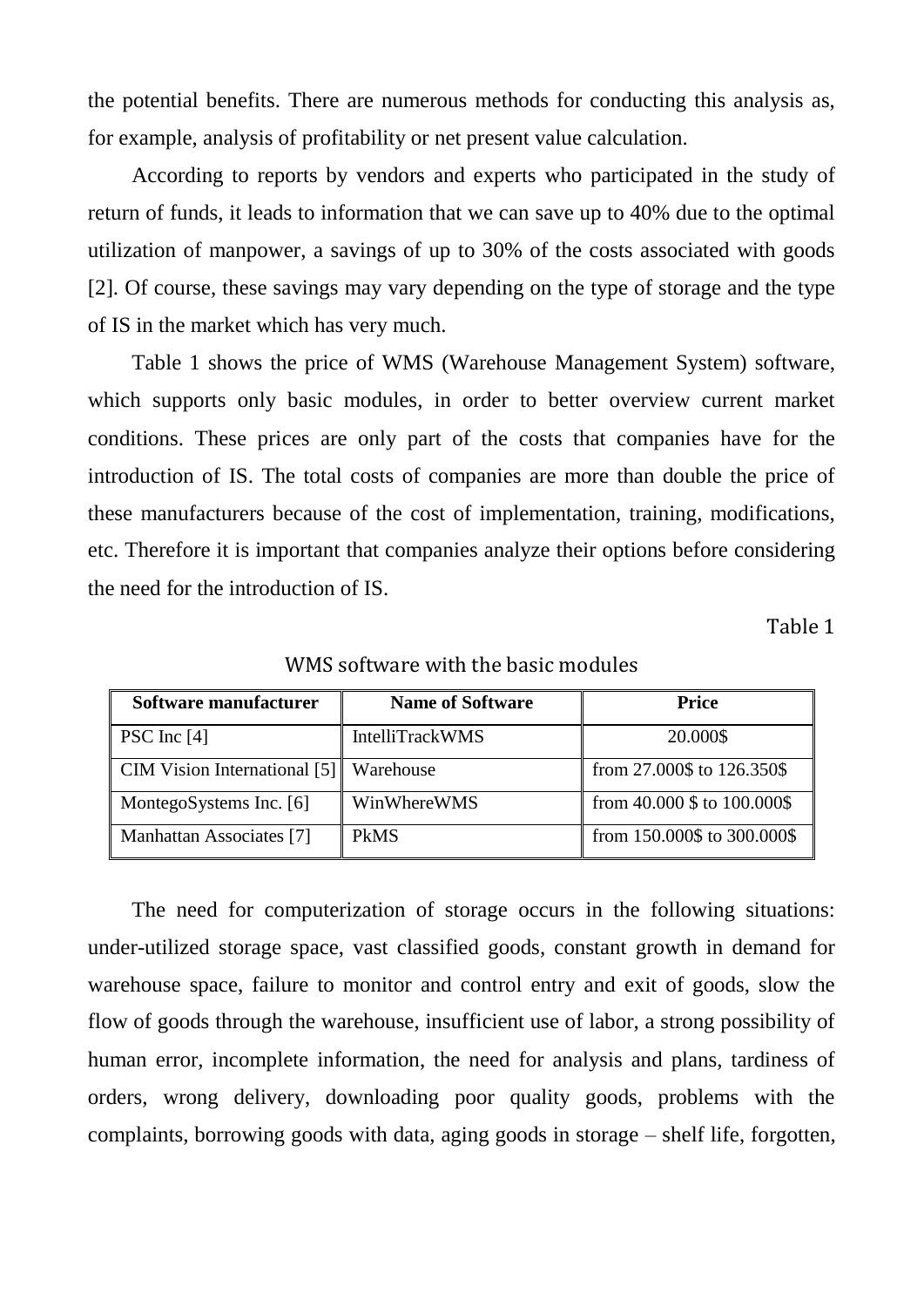lost, hidden goods, frequent involvement of personal in order to search goods in stock, and poor space utilization due to planning allocation of reserved sites.

**Justification for the introduction of IS.** *Quantitative and qualitative justification for the introduction of IS.* The key advantage of IS is that it is intended to conduct inventories of all the goods and handling of goods to the specificity that IS RF is conceived and allows timely access to data at any location in the warehouse. Warehousemen get into the hands of a powerful tool to become more productive because they are guided and directed by IS actions.

The quantitative benefits of the introduction of IS in warehouses are: maximum cost reduction, logistics, information technology storage, the greater the possibility of accurate, reliable and available management of goods, storage organized work, optimal use of storage capacity, control the flow of goods through the warehouse, increased control of the storage process, the direction of work in the warehouse, data analysis and planning, improved management of storage space, …

A qualitative justification for the introduction of IS is achieved by improving inventory accuracy and elimination of manual systems and the problems that accompany them. In order to obtain adequate supplies of accuracy it is necessary to: reduce the percentage of returned shipments, improve planning and arrangement of warehousing units, minimize obsolete inventory and reduce the cost of missed earnings due to lack of goods in demand, improve level of order fulfillment, reduce order cycle and improve utilization of space. Other qualitative advantages of the introduction of IS in storages [8]: standardized system of making goods between the company and its business partners, elimination of work on maintenance of data, improvement of tools for reporting and monitoring, improve management control functions, eliminate data entry errors and visibility, the flexibility of the system on changes in requirements of storage system (modifications), a great relationship with clients (relationship and constant communication), connections to external systems (customs, etc.), the possibility of expanding the scope of business – the expansion of market opportunities, security and data protection, timely receipt of orders to ensure timely planning of activities, simultaneous of material and information operations,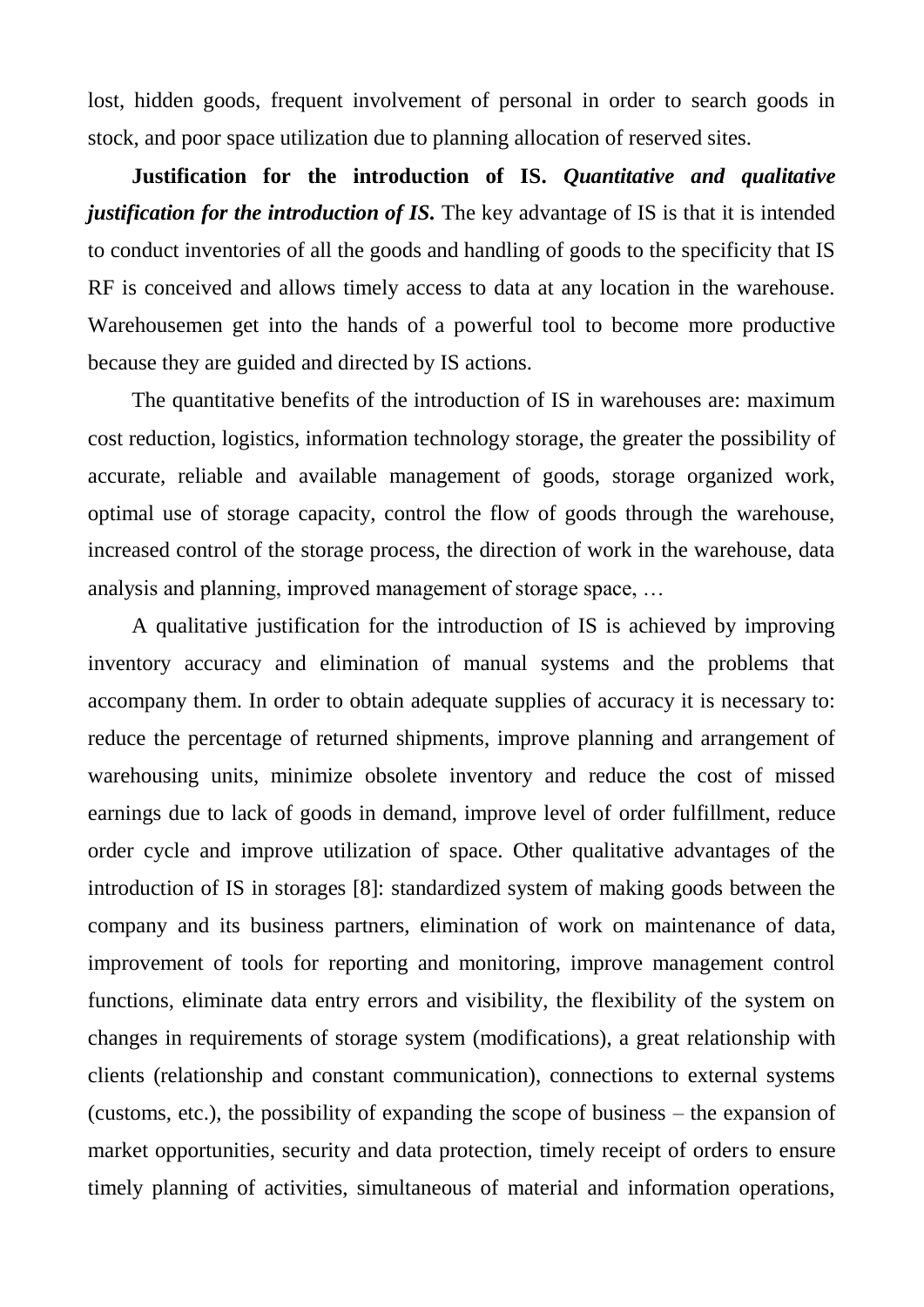the possibility of direct transmission of data in MS Office, history of operations, and ensuring continuity of processes and operations.

*Justification for the introduction of IS storage processes.* Justification for the introduction of IS systems in the warehouses can best be explained by analyzing the needs of the individual systems. In this way, first we analyze the potential problems points then determined the rationalization that can be achieved by the information system.

*Receiving and storage.* In the process of receiving and storage problem spots are ramp for loading and filling of paper. Specifically, on the ramp for loading in practice often leads to congestion due to the inefficient system of monitoring shipments and unloading activities of non-compliance. This process is very slow by using the paper system where are significant losses of time between entry of goods into the warehouse to the planes installation site. It can be concluded that the application of IS achieves significantly improvement of the quality of information about goods and locations, thus eliminating the maximum negative impact of downtime. System synchronized storage process affects the ramp discharge time and thus increases the productivity of warehouse. The reasons for poor effectiveness of the process of receiving and storage may be the unavailability of information necessary to compare the items received with the goods specified in the order, and qualitative and quantitative variations of goods received in respect of the ordered. Information that is characterized the product: serial number, amount and expiration data must be entered into the database immediately upon receipt. It is preferable to realize this activity as soon as possible because the delay entails risk of delays on ramps.

*Picking and shipping.* Those activities waste 75% of total operating costs of warehouse work [8]. Interestingly, the picking is more important than storage (keeping), as the expenses incurred by storage are typically much higher than the cost of storage. This is due to the fact that the picking is usually dispatched significantly lower average amount of goods than is the case in the reception. Hence the primary drive to minimize costs in the warehouse is handling the materials in processes of picking. Efficient implementation of the IS for realization of process of picking and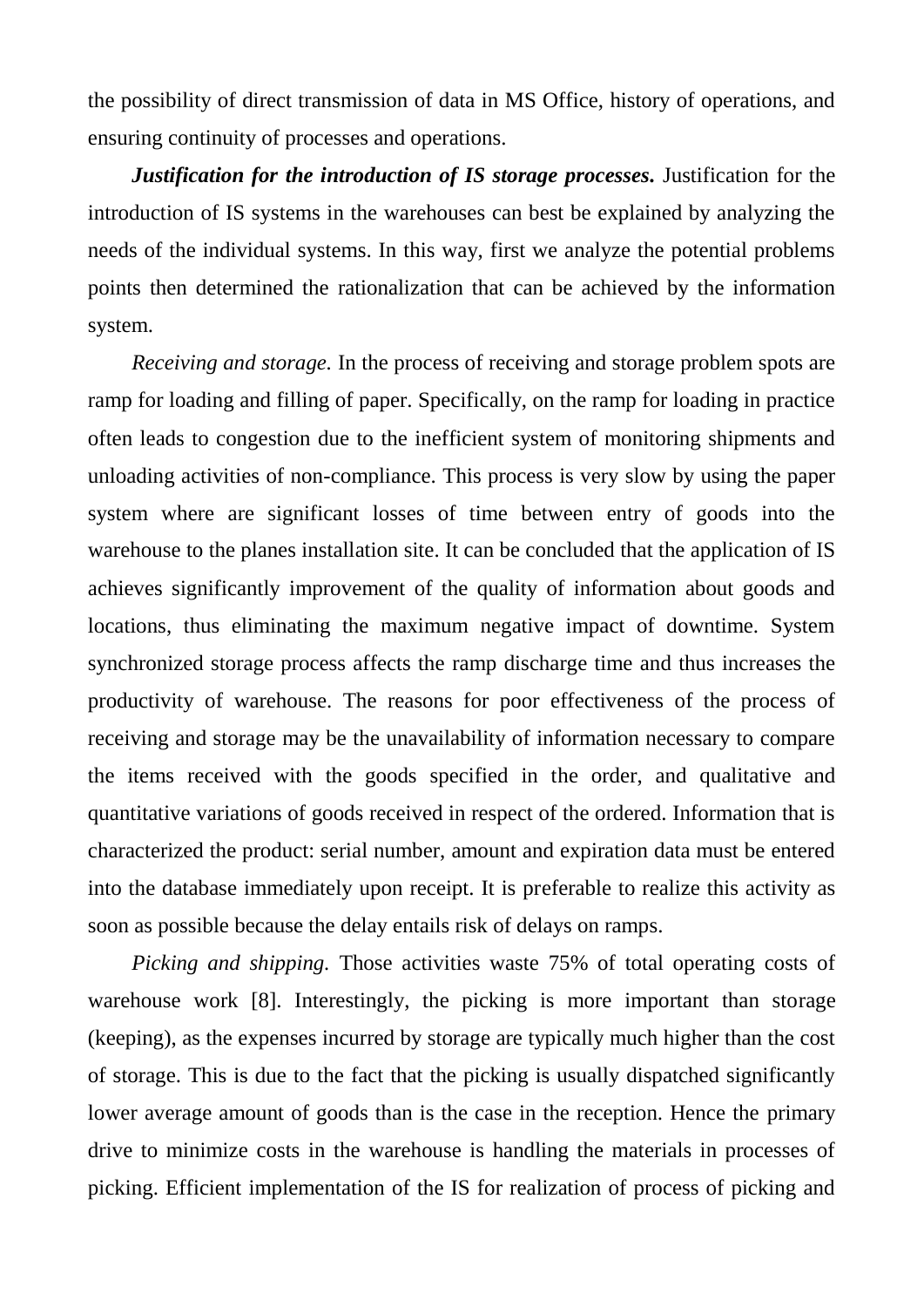shipping reduces costs and handling and it is of great importance to the storage system. Some of the important causes of bad unfolding of these activities may include: loss of time due to the manual assignment of commission list to the commissioners, commissioners intuitively selects the best route for a visit to the location of goods, commission lists are overloaded with information, lack of conditions for separation of multiple units in a single iteration through the passage, which distinguishes the goods received but not recorded in the host system, set of products with low frequency of request on the shelves (this product is better commissioning with the pallets in racks), un-synchronizing of commissioners work with the operators, waste of time because of inappropriate use of equipment, goods which are temporarily located in the aisles and waiting for storage are major obstacle to commissioners, each commissioner manually filled his commission list, too long handling of units (poorly planned dispatch), loading units formed in the wrong vehicles, exceeding the interval of patience and completeness of units shipped…

*Accuracy and reliability of picking.* Service level of the process of picking is measured by the number of items returned by the recipient due to mistakes made in the warehouse. Any returning of goods to the warehouse cost and that cost is eliminated only by improving the accuracy of the formation and dispatch of orders. It is necessary to monitor the number of returned shipments at certain periods, and then to assess the costs that are incurred while (transport costs, administration, paperwork). Accuracy and reliability of picking has a growing impact on the company, because it influencing the quality of services provided to customers' requirements.

*Reducing the costs of shipment.* Regulating the costs of shipping is done by the planning approach, based on which is done the consolidation of segments in one whole order. This order will not be realized if all segments are not fully completed through the process of picking and loading into a means of transport. Here comes to the fore the possibility of IS that automatically generates documentation of transport while enabling simultaneous commissioning of units of goods that can now be transported to a lesser extent funds with a significantly lower load area.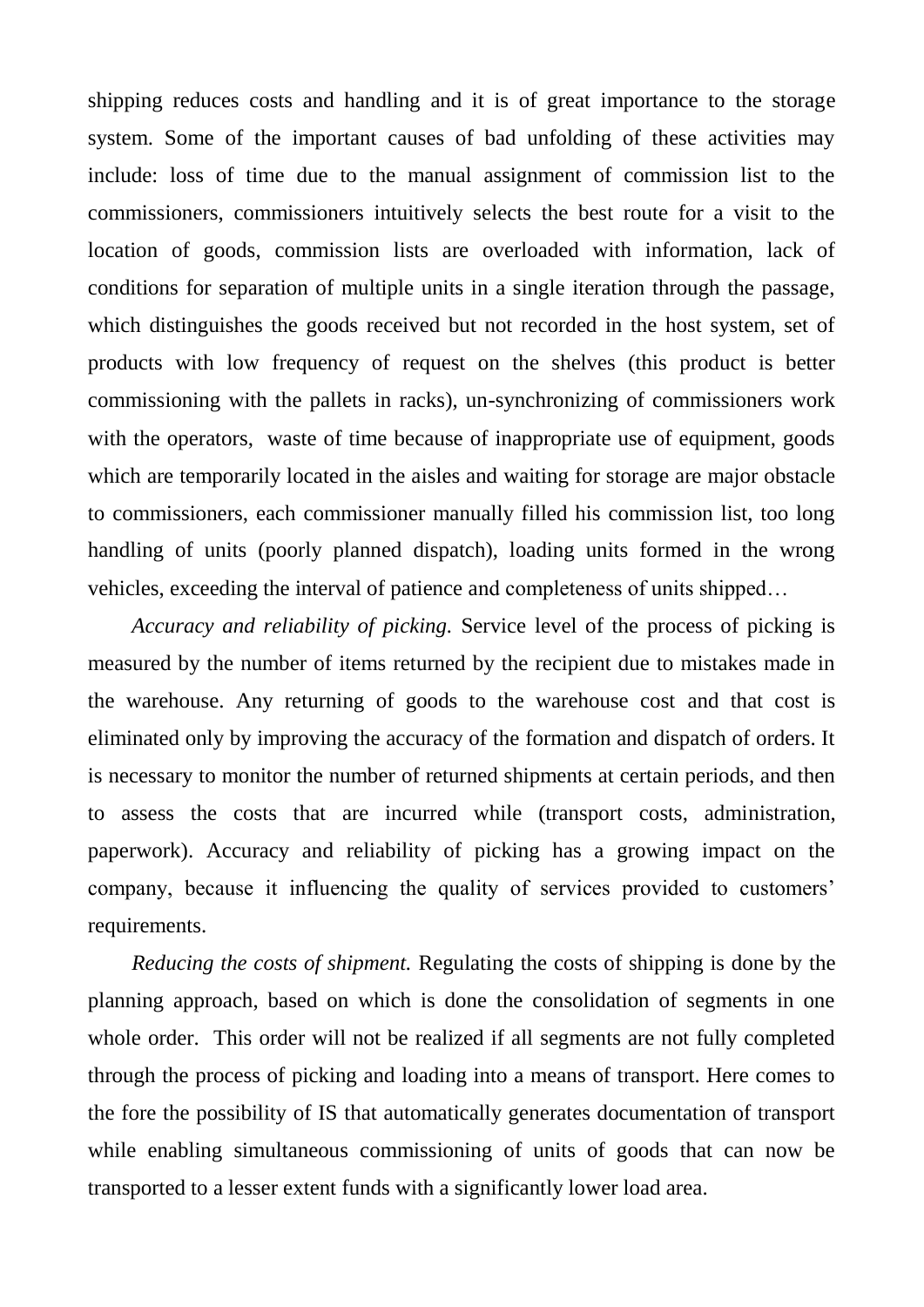*Fill.* The process of filling the storage of goods can take place only at specific storage locations in the warehouse, where is planned allocations of goods. So, if the pallet is assigned a random location to extract the product units filling cannot be implemented. Causes of poor unfolding of this process in the warehouses may be: the large path taken by a warehouseman due to poor layout distribution of goods in the warehouse, inability to monitor inventory levels in real time (poor control of trade, service life and waste of time to search for product in stock), and a number of activities of filling due to the lack of an automated system to initiate these activities, when the quantity of goods on the storage site falls to a certain level.

*Inventory control.* Inventory control is a process which in non automatized systems must be performed periodically; the frequency of checks depends on the type and characteristics of the goods to be stored and the characteristics of storage system. Rugged handheld computers with wireless communications give real-time capability and integrate stock control into wider software systems for efficient resource management [9]. In automated systems can be provide continuous control of stock and always up to date position of goods in the warehouse, which increase comfort of business and reduces inventory costs, as shown for example in [10], with the use of RFID.

**Conclusions.** The power of IS storage processes represents a number of adjustable settings, which provides detailed insight and control methods and parameters of processes in the warehouse. In this way it allows to each functional aspect of the business to be aligned with the business policy of the company.

Decision on the implementation of IS depends on the analysis of return on assets in the future, conducted by the management. After the analysis and definition of variant information system solutions, which could meet the needs of a particular storage, it requires the implementation of cost-feasibility study of introducing such a system.

The key advantage of IS is that it is intended to conduct inventories of all goods and handling of goods to the specificity that the IS RF is conceived and allows timely access to data at any location in the warehouse. A qualitative justification for the